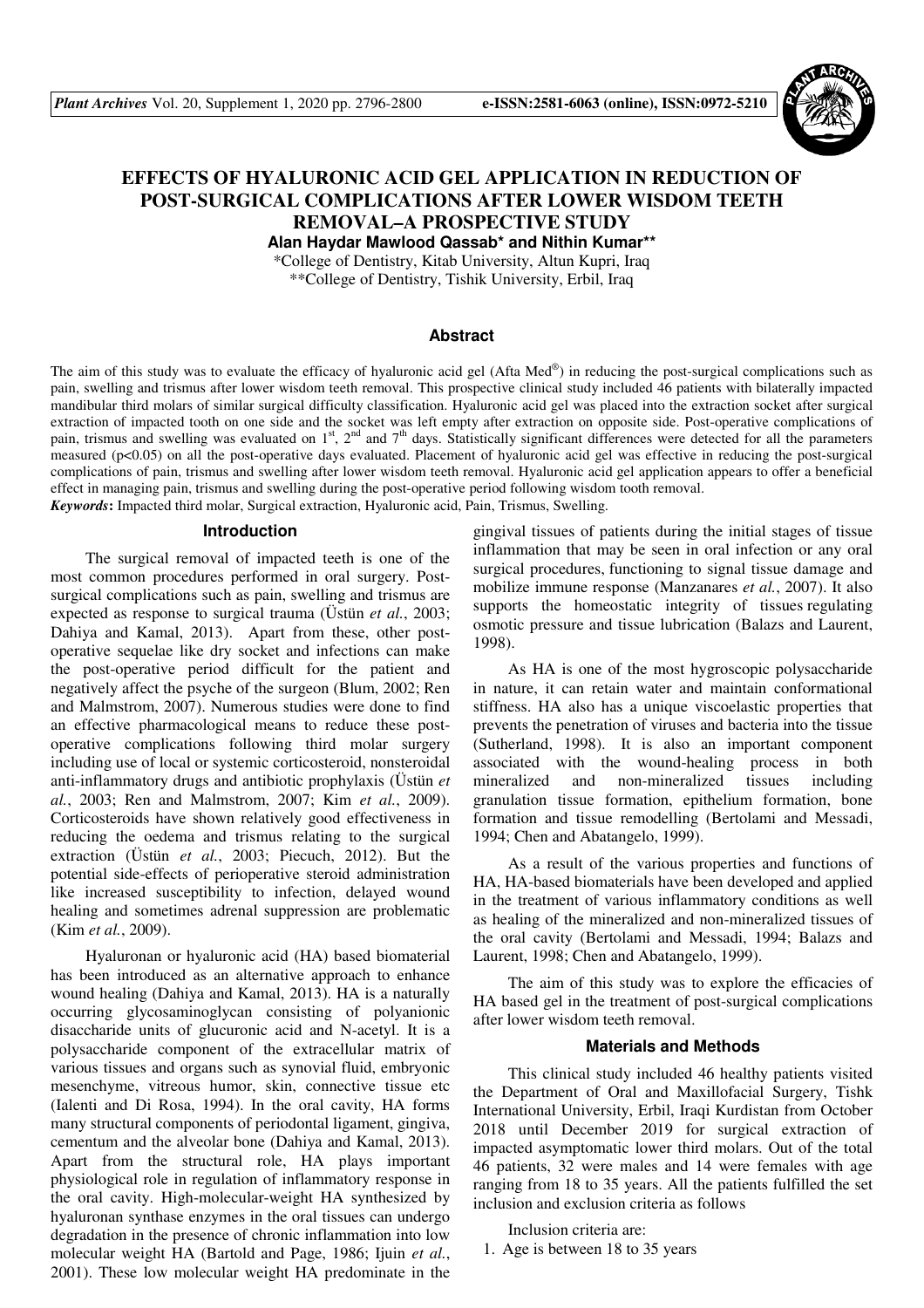- 2. Have bilateral impacted lower third molars with similar difficulty level according to Pell–Gregory and Winter classification
- 3. Do not have any systemic disease

Exclusion criteria are:

- 1. Any history of allergy or adverse effects to antibiotics, analgesics, or local anesthetics.
- 2. Acute infection such as pericoronitis and/or complication or pain on the impaction area before extraction
- 3. Any physical or mental disability.
- 4. Pregnant woman and any use of contraceptives or corticosteroids which can affect the postsurgical complication of healing and amount of swelling on the face
- 5. Tobacco use in any form
- 6. Any patient taking antibiotics and analgesics for 15 days before operation
- 7. Uncooperative patient

Same patients were classified as group A (HA group), where all right-side impacted tooth was included and group B (control group), where all left side impacted tooth were included. A gap of  $4 - 6$  weeks was given between every operation performed for each side to assess objective evaluation.

## **Surgical Technique:**

The surgical procedure was performed according to classical surgical impacted third molar extraction technique. Using 2% lidocaine with 1:100,000 epinephrine conventional inferior alveolar, lingual and long buccal nerve blocks were given. Two-sided mucoperiosteal flap was reflected and tooth extraction was performed following adequate bone removal and tooth sectioning if required, using straight surgical hand piece with external cooling system.

Finally, the extracted socket was irrigated, debrided, and the flap was repositioned. In group A, HA gel (Afta Med® ) was inserted into the socket before suture placement. In group B, the mucoperiosteal flap was sutured back conventionally without any treatment. Aseptic, atraumatic and coolant techniques were used for all patients to minimize both soft and hard tissues trauma.

Postoperative instruction were given and patients was prescribed antibiotics (oral Amoclan 1000 mg twice daily for 5 days) and analgesic medication (Ibuprofen 500 mg) as necessary.

## **Postoperative Evaluation**

Visual analog scale (VAS) with a 10 units' number line marked by degrees was used for evaluating postoperative pain. According to this scale, score (0) indicated "absence of pain" and score (10) indicated "excessive pain." And the intermediate scores indicated "moderate pain." The standard question asked of all patients was "On the scale, how much pain are you having for today?" In addition, the scale contains facial expression illustrations to direct the patients. Brokelman *et al.* (2012) reported VAS scale is simple instrument to evaluate postsurgical pain and satisfaction of the patient with the intra class coefficient of 0.95. In this study measuring postoperative pain was recorded by using VAS in the immediate postoperative 1st, 2rd, and 7th days.

Preoperative and postoperative maximal mouth openings were recorded as a measure of the degree of trismus. using a calliper, the inter incisal distance between

the upper and lower central incisors was measured for the purpose (Kumar *et al.*, 2012).

In our study, the assessment of facial swelling was determined by using modification of Gabka and Matsumara method (Gabka and Matsumura, 1971). The measurement points included tragus (T), soft tissue pogonion (P), lateral border of alaeque nasi (AN), lateral corner of the eye (CE), angle of the mandible (AM), and the corner of the mouth (CM). Seven different measurements (D1 to D7) were recorded between each case respectively; D1: T-AN; D2: T-CM; D3 T-P; D4: AM-CE; D5: AM-AN; D6: AM-CM and D7: AM-P. All measurements were taken before surgery and on the 1st, 2nd, and 7th days after surgery from both sides for all cases.

#### **Results**

A total of 46 patients with age ranging from 18 to 34years were included in this study, out of which 32 were males and 14 were females. The surgical difficulty levels as per Pell-Gregory and Winter classification (Almendros-Marqués *et al.*, 2008) were similar in each group. In all patients, the asymptomatic impacted lower third molars were extracted surgically without any intraoperative and postoperative complications. Follow up review was done on 1st, 2nd, and 7th postoperative days to evaluate the pain, maximal mouth opening and gross facial swelling at the surgical site.

 Mean VAS scores denoting the postoperative pain intensity is displayed in table 1. There was a statistically significant difference in VAS score between the control group and HA group during the  $1<sup>st</sup>$  and  $2<sup>nd</sup>$  postoperative day(P<0.05) denoting pain intensity was less in HA group than in control group.

Mean maximal interincisal opening scores for control and HA group are denoted in table 2. Maximum interincisal opening was recorded in preoperative period as a base value for assessing trismus. There was a statistically significant difference (P<0.05) in the interincisal measurements between the preoperative and the postoperative period especially during the  $1<sup>st</sup>$  and  $2<sup>nd</sup>$  postoperative day. This clearly indicated that the degree of mouth opening is significantly reduced during early postoperative period following surgery. When comparing the mouth opening between the control group and HA group, significant difference (P<0.05) was seen during the  $1<sup>st</sup>$  and  $2<sup>nd</sup>$  postoperative day.

Mean facial swelling measurements (D1–D7) for both groups are denoted in table 3. Significant amount of facial swelling was present during the early postoperative period as compared to the preoperative period in both groups. Degree of facial swelling was significantly less (p<0.05) in the HA group than the control group for both  $1<sup>st</sup>$ ,  $2<sup>nd</sup>$  and  $7<sup>th</sup>$ postoperative days.

#### **Discussion**

Post-operative complications such as pain, swelling, and trismus are commonly seen inflammatory response following surgical removal of impacted lower wisdom teeth despite all the precautions taken to prevent them. Many studies have been performed aiming to relieve the postoperative discomfort following wisdom tooth impaction surgery (Üstün *et al.*, 2003; Ren and Malmstrom, 2007; Kim *et al.*, 2009; Piecuch, 2012). It is generally understood that the maximal inflammatory response is seen during the initial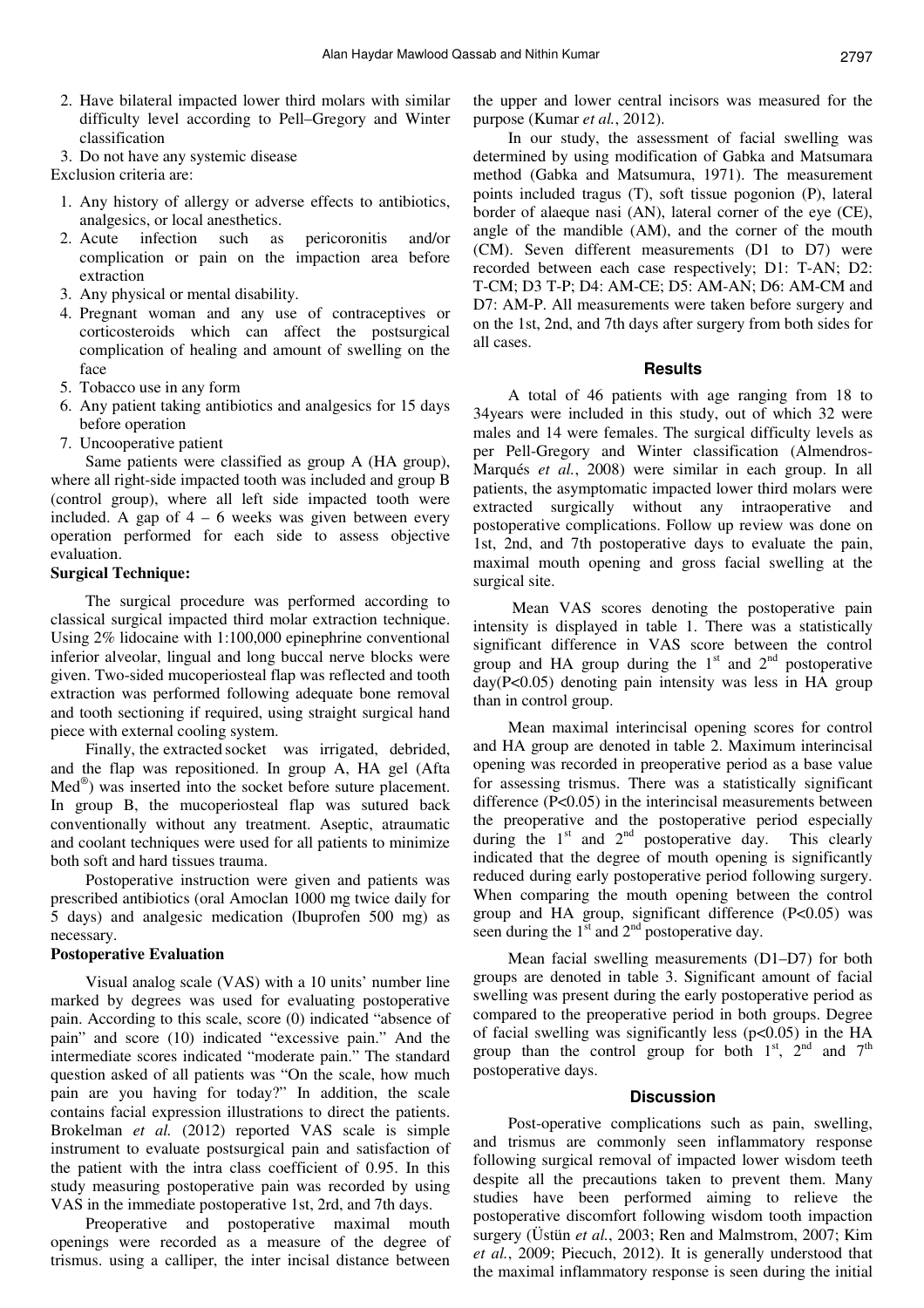post-operative days following surgery reaching a peak level 2-3 days after surgery and gradual reduction in about 1-week time. This makes the first post-operative week crucial in terms of the patient's quality of life being affected by the inflammatory response to surgery. Thus, the 1st week after surgery has a strong effect on patients' quality of life, and it is critical to eliminate associated factors affecting the initial phases of wound healing (van Wijk *et al.*, 2009; Yilmaz *et al.*, 2017).

The current study was aimed at increasing postoperative comfort of wisdom tooth surgery patients by use of an alternative anti-inflammatory option with minimal adverse drug effects. The results with the application of HA into the extraction socket indicated a reduction in the post-operative pain and swelling as well as an improvement in the mouth opening ability during the initial post-operative period. Several studies in the literature reported that HA reduces the symptom of pain, swelling and reduced mouth opening during the initial post-operative period (van Wijk *et al.*, 2009; Koray *et al.*, 2014; Yilmaz *et al.*, 2017). Gotoh *et al.* (1993) had reported that HA has an analgesic effect due to the ability to cover bradykinin receptors relieving pain generation. In a study by Gocmen *et al.* (2015), it was found that HA application after third molar extraction would result in less leucocytic infiltration and more degree of angiogenesis. Nelson *et al.* (2015) studied the effect of oral administration of HA (Oralvisc®) using spectral analyses of serum and joint synovial fluid found a notable decrease in the

majority of inflammatory cytokines such as interferon, interleukin-1 $\alpha$  (IL), IL-1 $\beta$ , IL-6, tumor necrosis factor and bradykinin. They concluded that HA reduces not only pain but also local and systemic inflammation. In addition, HA in gel form has been found to be effective in new bone formation in critical sized calvarial defects in rats and rabbits (de Brito Bezerra *et al.*, 2012; Bae *et al.*, 2014).

Koray *et al.* (2014) assessed the efficacy of HA spray after third molar extraction and reported a statistically significant reduction in the degree of swelling and trismus, but no statistically significant reduction in pain. In contrast, study performed by Yilmaz *et al.* (2017), concluded that there was a statistically significant reduction of pain but no difference in swelling and trismus parameters postoperatively. On the contrary, in the present study, there was statistically significant difference in all the parameters assess i.e., pain, swelling and trismus. The possible reason for this could be the delivery method used for applying HA in gel form rather than as a spray, enhancing its physical properties and local availability (Sutherland, 1998). Efficacy of HA gel seems to be good in the initial phase of healing during the  $1<sup>st</sup>$  and  $2<sup>nd</sup>$  postoperative days and by  $7<sup>th</sup>$  postoperative day negligible difference is noticed as confirmed by other studies as well (van Wijk *et al.*, 2009; Yilmaz *et al.*, 2017). The possible limitations of this study may be inaccuracy in measuring pain scale as it is subjective and there may be individual variations in pain threshold.

**Table 1 :** Comparison of Pain scores on VAS for postoperative 1st, 2nd, and 7th days among HA group and control group

|                        |                | 1st Day        | 2nd Day        | 7 Day          |
|------------------------|----------------|----------------|----------------|----------------|
|                        | N              | 46             | 46             | 46             |
|                        | Mean           | 6.74           | 6.24           | 0.74           |
|                        | Std. Deviation | 1.307          | 1.099          | 0.773          |
| Control group          | Median         | ⇁              | 6              |                |
|                        | Minimum        | 4              | $\overline{4}$ | $\Omega$       |
|                        | Maximum        | 9              | 8              | $\mathfrak{D}$ |
|                        | N              | 46             | 46             | 46             |
|                        | Mean           | 4.48           | 3.35           | 0.41           |
|                        | Std. Deviation | 1.225          | 0.924          | 0.652          |
| <b>Test group</b>      | Median         | 4              | 3              | $\Omega$       |
|                        | Minimum        | $\overline{2}$ | $\overline{2}$ | $\Omega$       |
|                        | Maximum        |                |                | 2              |
| <b>Test statistics</b> |                | $-5.207c$      | $-5.876c$      | $-1.925c$      |
| p value                |                | $<0.001**$     | $<0.001**$     | 0.054          |

\*\*statistically significant

**Table 2:** Comparison of maximum interincisal opening for preoperative, postoperative 1st, 2nd, and 7th days among HA group and control group.

|                      |                | Pre op    | 1st Day    | 2nd Day      | 7 Day     |
|----------------------|----------------|-----------|------------|--------------|-----------|
| <b>Control group</b> | $\mathbf N$    | 46        | 46         | 46           | 46        |
|                      | Mean           | 45.39     | 34.52      | 33.74        | 44.76     |
|                      | Std. Deviation | 2.285     | 1.986      | 2.005        | 2.068     |
|                      | Median         | 46        | 34         | 34           | 45        |
|                      | Minimum        | 40        | 31         | 30           | 40        |
|                      | Maximum        | 49        | 39         | 38           | 49        |
|                      | N              | 46        | 46         | 46           | 46        |
|                      | Mean           | 45.57     | 39.85      | 40.2         | 45.07     |
| <b>Test group</b>    | Std. Deviation | 2.146     | 1.92       | 2.197        | 1.914     |
|                      | Median         | 46        | 40         | 41           | 45.5      |
|                      | Minimum        | 41        | 35         | 36           | 41        |
|                      | Maximum        | 49        | 43         | 43           | 48        |
| test statistics      |                | $-1.178b$ | $-5.816b$  | $-5.920c$    | $-1.725b$ |
| p value              |                | 0.239     | $<0.001**$ | ${<}0.001**$ | 0.085     |

\*\*Statistically significant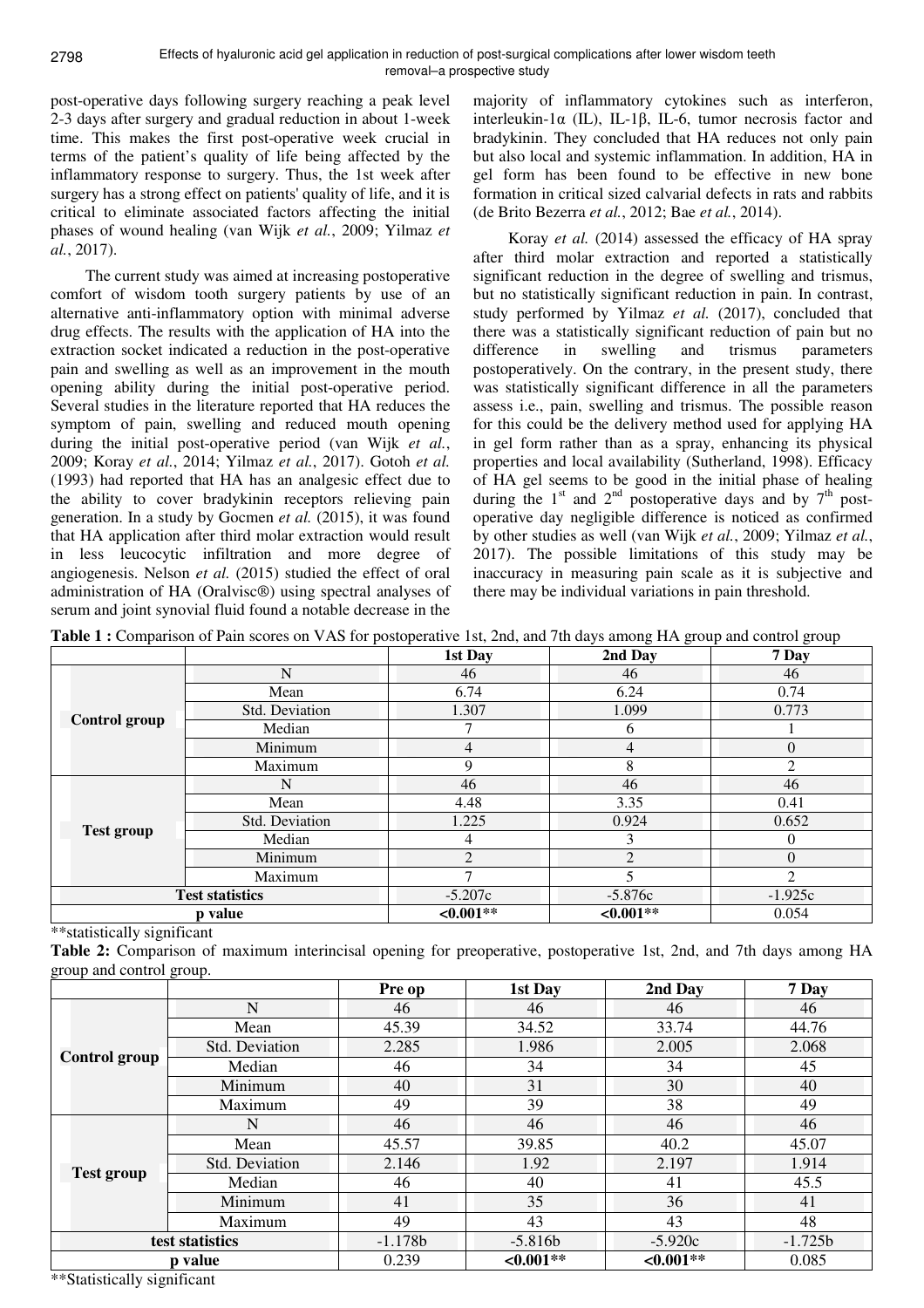|                 |                |              | 1 Day         |            | 2 Day         |            | 7 Day         |            |
|-----------------|----------------|--------------|---------------|------------|---------------|------------|---------------|------------|
|                 |                | Pre OP       | control group | test group | control group | test group | control group | test group |
| D <sub>1</sub>  | Mean           | 11.82739     | 13.09478      | 12.09674   | 13.12326      | 12.38913   | 12.08174      | 11.86087   |
|                 | Std. Deviation | 0.178941     | 0.354249      | 0.541697   | 0.393926      | 0.688595   | 0.530242      | 0.224795   |
| D2              | Mean           | 11.38239     | 11.95174      | 11.68239   | 12.06783      | 11.43783   | 11.4663       | 11.42478   |
|                 | Std. Deviation | 0.222413     | 0.427693      | 0.395593   | 0.395856      | 0.192757   | 0.186754      | 0.220088   |
| D <sub>3</sub>  | Mean           | 14.59544     | 14.88544      | 14.845     | 14.86544      | 14.70739   | 14.61348      | 14.61109   |
|                 | Std. Deviation | 0.295633     | 0.408992      | 0.40454    | 0.394325      | 0.376796   | 0.303683      | 0.321284   |
| D <sub>4</sub>  | Mean           | 11.165       | 11.73435      | 11.465     | 11.85044      | 11.22044   | 11.24891      | 11.20739   |
|                 | Std. Deviation | 0.473755     | 0.716974      | 0.50588    | 0.661214      | 0.504966   | 0.456597      | 0.480312   |
| D <sub>5</sub>  | Mean           | 11.98435     | 13.22935      | 12.22522   | 13.25109      | 12.57217   | 12.24304      | 12.01783   |
|                 | Std. Deviation | 0.362078     | 0.374323      | 0.529393   | 0.365892      | 0.609101   | 0.545079      | 0.389221   |
| D6              | Mean           | 10.0263      | 11.1187       | 10.21978   | 10.8863       | 10.44761   | 10.17478      | 9.968043   |
|                 | Std. Deviation | 0.525781     | 1.148084      | 0.693274   | 1.520243      | 0.884723   | 0.651994      | 0.479007   |
| D7              | Mean           | 11.87413     | 13.14044      | 12.15457   | 13.14717      | 12.42587   | 12.1313       | 11.90283   |
|                 | Std. Deviation | 0.265962     | 0.402636      | 0.566693   | 0.448195      | 0.712063   | 0.61394       | 0.309039   |
| test statistics |                | $-11.155b$   |               | $-10.079b$ |               | $-4.058b$  |               |            |
| p value         |                | ${<}0.001**$ |               | $<0.001**$ |               | $<0.001**$ |               |            |

**Table 3:** Comparison of swelling measured from seven different drawings between groups

\*\*statistically significant

## **Conclusion**

HA gel seems to be an effective alternative to corticosteroids and other anti-inflammatory medications in reducing postoperative pain, swelling and trismus with no adverse effects. Further clinical and long-term studies on the usage of HA gel for reducing post-surgical complications after lower wisdom teeth removal are required to draw any further clinical conclusions.

#### **References**

- Almendros-Marqués, N.; Berini-Aytés, L. and Gay-Escoda, C. (2008). Evaluation of intraexaminer and interexaminer agreement on classifying lower third molars according to the systems of Pell and Gregory and of Winter. Journal of oral and maxillofacial surgery, 66(5): 893-899.
- Bae, M.S.; Ohe, J.-Y.; Lee, J.B.; Heo, D.N.; Byun, W.; Bae, H.; Kwon, Y.-D. and Kwon, I.K. (2014). Photo-cured hyaluronic acid-based hydrogels containing growth and differentiation factor 5 (GDF-5) for bone tissue regeneration. Bone, 59: 189-198.
- Balazs, E.A. and Laurent, T. (1998). Chemistry, biology and medical applications of hyaluronan and its derivatives, Portland:
- Bartold, P. and Page, R. (1986). The effect of chronic inflammation on gingival connective tissue proteoglycans and hyaluronic acid. Journal of Oral Pathology & Medicine, 15(7): 367-374.
- Bertolami, C.N. and Messadi, D.V. (1994). The role of proteoglycans in hard and soft tissue repair. Critical Reviews in Oral Biology & Medicine, 5(3): 311-337.
- Blum, I. (2002). Contemporary views on dry socket (alveolar osteitis): a clinical appraisal of standardization, aetiopathogenesis and management: a critical review. International journal of oral and maxillofacial surgery, 31(3): 309-317.
- Brokelman, R.B.; Haverkamp, D.; van Loon, C.; Hol, A.; van Kampen, A. and Veth, R. (2012). The validation of the visual analogue scale for patient satisfaction after total hip arthroplasty. European orthopaedics and traumatology, 3(2): 101-105.
- Chen, W.J. and Abatangelo, G. (1999). Functions of hyaluronan in wound repair. Wound repair and regeneration, 7(2): 79-89.
- Dahiya, P. and Kamal, R. (2013). Hyaluronic acid: a boon in periodontal therapy. North American journal of medical sciences, 5(5): 309.
- de Brito Bezerra, B.; Mendes Brazão, M.A.; de Campos, M.L.G.; Casati, M.Z.; Sallum, E.A. and Sallum, A.W. (2012). Association of hyaluronic acid with a collagen scaffold may improve bone healing in critical size bone defects. Clinical oral implants research, 23(8): 938-942.
- Gabka, J. and Matsumura, T. (1971). Measuring techniques and clinical testing of an anti-inflammatory agent (tantum). Munchener medizinische Wochenschrift (1950), 113(6): 198.
- Gocmen, G.; Gonul, O.; Oktay, N.S.; Yarat, A. and Goker, K. (2015). The antioxidant and anti-inflammatory efficiency of hyaluronic acid after third molar extraction. Journal of Cranio-Maxillofacial Surgery, 43(7): 1033-1037.
- Gotoh, S.; Onaya, J.; Abe, M.; Miyazaki, K.; Hamai, A.; Horie, K. and Tokuyasu, K. (1993). Effects of the molecular weight of hyaluronic acid and its action mechanisms on experimental joint pain in rats. Annals of the rheumatic diseases, 52(11): 817-822.
- Ialenti, A. and Di Rosa, M. (1994). Hyaluronic acid modulates acute and chronic inflammation. Agents and actions, 43(1-2): 44-47.
- Ijuin, C.; Ohno, S.; Tanimoto, K.; Honda, K. and Tanne, K. (2001). Regulation of hyaluronan synthase gene expression in human periodontal ligament cells by tumour necrosis factor-α, interleukin-1β and interferonγ. Archives of oral biology, 46(8): 767-772.
- Kim, K.; Brar, P.; Jakubowski, J.; Kaltman, S. and Lopez, E. (2009). The use of corticosteroids and nonsteroidal antiinflammatory medication for the management of pain and inflammation after third molar surgery: a review of the literature. Oral Surgery, Oral Medicine, Oral Pathology, Oral Radiology, and Endodontology, 107(5): 630-640.